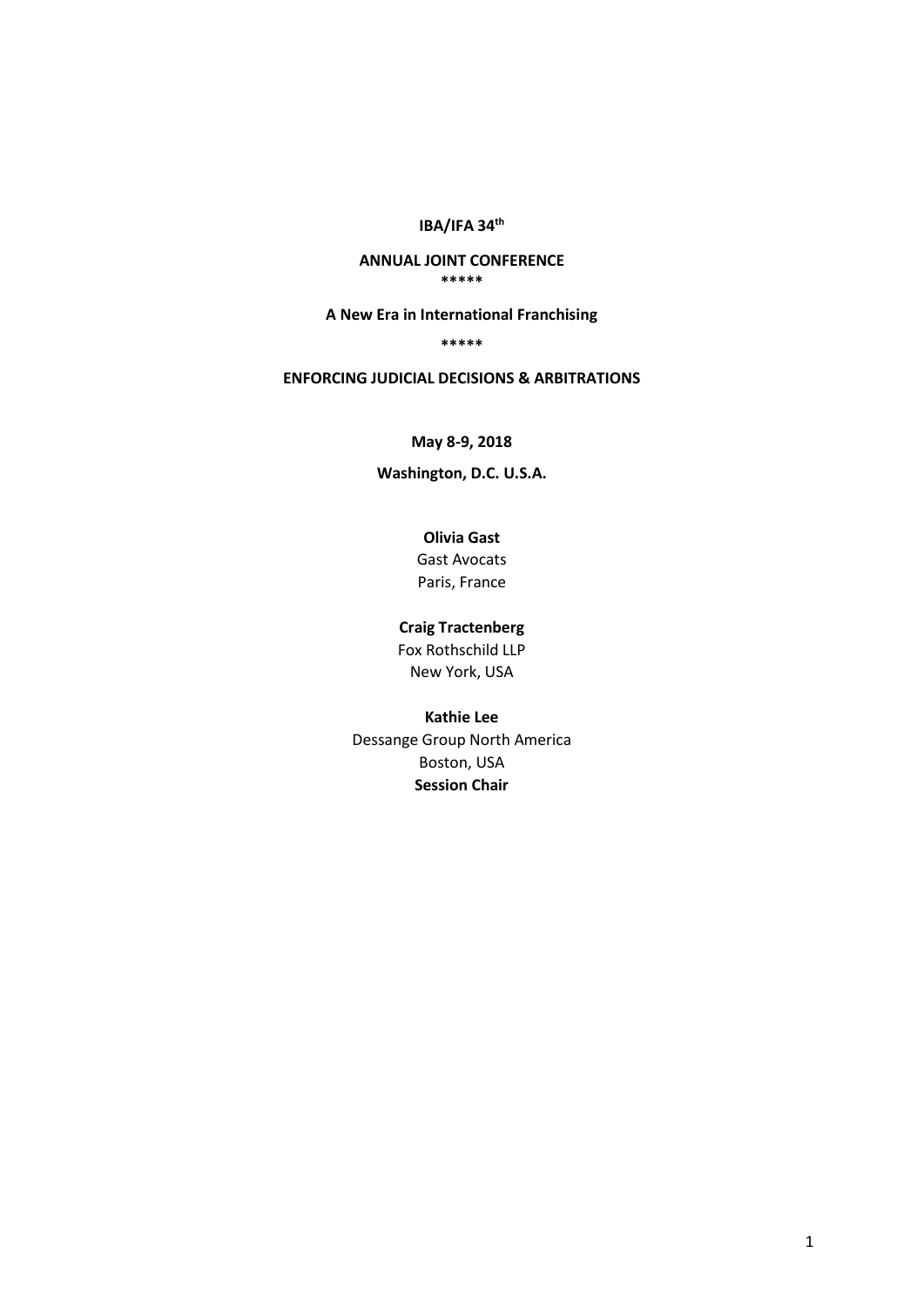**WORKSHOP: Enforcing Judicial Decisions & Arbitrations - Having success in litigation or arbitration is only half the battle in achieving your goals and securing a remedy. The other half is being able to successfully enforce your award or order, and/or being able to collect monies owing. This workshop will consider those issues in the context of international franchising.**

In order to achieve your goals and secure a remedy in the franchise relationship, having success in litigation or arbitration could be seen as the solution.

But it is really only half the battle towards making sure you are able to successfully enforce your award or order, and/or simply being able to collect monies owing.

Another part of the battle is to avoid the battle by planning well beforehand, when the agreement is signed (A). This type of anticipation may assist in avoiding the litigation or arbitration process altogether, and save crucial time, money and efforts. *Si vis pacem, para bellum.*

When litigation or arbitration cannot be avoided, and the arbitration is filed (B), then there may be ways to seek advance security for costs and for the claims, determine if a Litigation Funder is involved, and to effectuate collections.

When the court order or the award is rendered, then it is all about getting paid (C), by making a demand for payment, then enforcing the award.

## **A. First Step: avoid the need for litigation or arbitration by anticipating before entering into an agreement.**

#### **1. Seek a representation of the initial financial position of the franchisee.**

The selection of the franchisee is always important for franchisors, especially the first one in a foreign country, and even more than a Master franchisee. The franchisee needs to be trustworthy and have sufficient financial strength. Therefore, one of the first things that some franchisors do before executing a franchise agreement is to run a background check on their prospective franchisees and sending a questionnaire that includes experience but also a declaration of representation of the prospective franchisee's financial position. Any qualification form should require the franchisee to represent their financial position at the time of contracting.

This way, the franchisor will minimally have an idea of the level of financial risk at the time of the agreement. Pus, it allows a pre-contractual disclosure from the prospective franchisee, therefore encouraging good faith (and potentially ulterior proof of the lack thereof).

## **2. Obtain a covenant that no deterioration of financial position will occur.**

Franchisor can request a covenant by franchisee that no deterioration of financial position will occur. The purpose of the covenant is to provide the franchisor with flexibility to limit its exposure by delaying development or imposing additional conditions on the franchisee if the covenant is breached. The covenant provides a window into the franchisor's financial performance which is necessary to influence proper growth. Such a covenant provides opportunities for imposing a default interest rate to balance risk, additional training requirements or enhanced financial reporting on the franchisee, but additional caution should be exercised in imposing additional financial burdens which could be counterproductive. The deterioration of financial position, however, may occur nonetheless. Such a covenant can also be used in connection with requesting guarantees, which would provide a baseline of financial strength.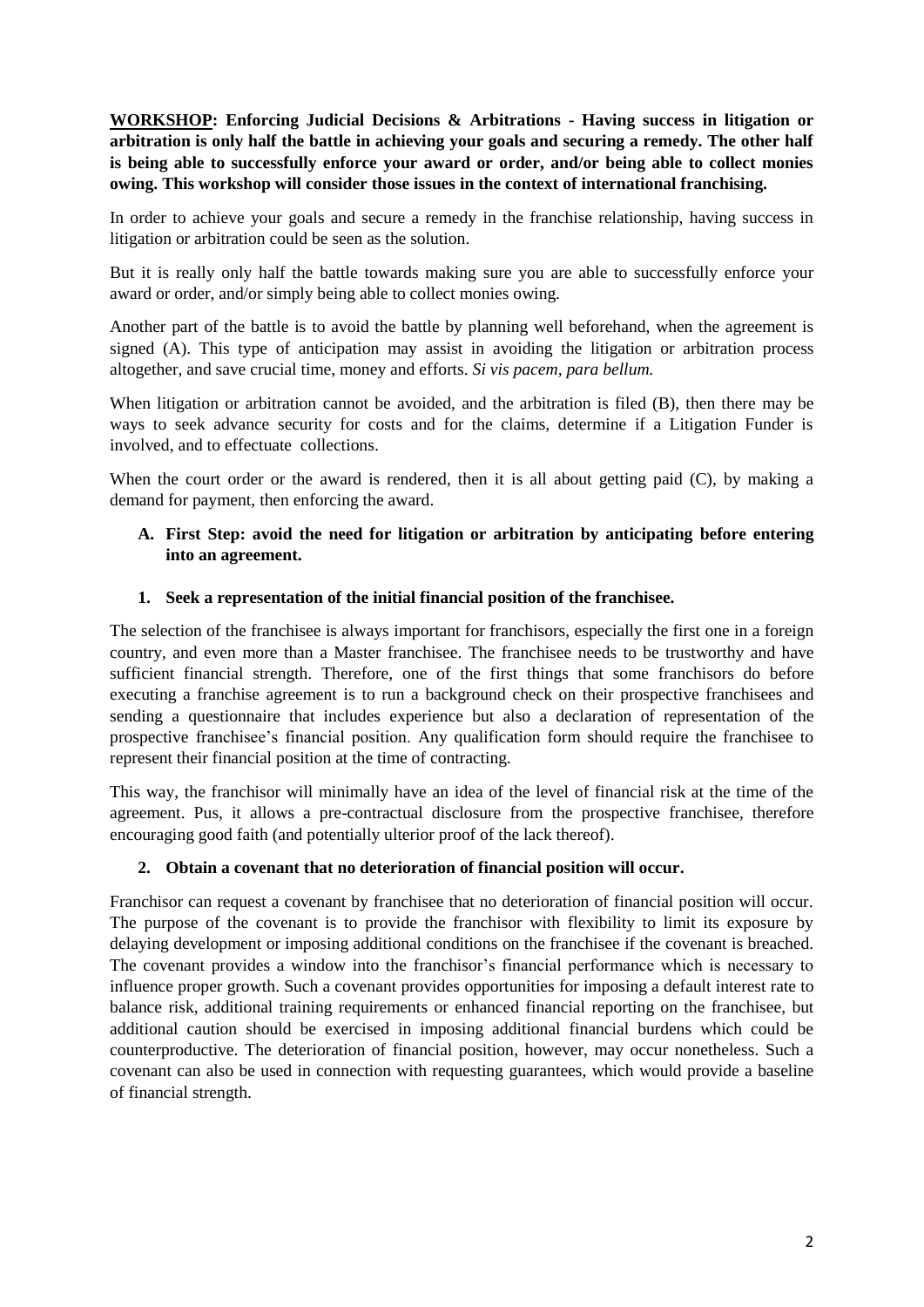## **3. Seek Guarantees- personal and third party (company or otherwise).**

One of the best methods to ensure the ability to collect monies is to request guarantees when signing the franchise agreement. There are many kinds of guarantees with varying degrees of security. Some are personal guarantees, some are third-party guarantees.

Personal guarantees include requesting from the franchisee's owners that they will individually pay Franchisor all monies payable by Franchisee under the Franchise Agreement on the dates and in the manner required for payment in the relevant agreement.

But, depending on local law, which might not always accept the validity of such personal guaranty without additional forms, and depending on the owner's financial condition, this might not be enough, or it could be too long and/or too costly to be truly effective.

Third-party guarantees include guarantors like a spouse, family member or business partner, but then the same risks as detailed above exist.

Experience proves that one of the best ways, if not the best, to ensure a secure financial relationship with franchisee is to require a first request bank guaranty or autonomous guaranty, especially for foreign franchisors dealing with far-away countries. It is common practice in France, for example, to request that the franchisee asks its local bank to guarantee the franchise fees up to a certain amount. Then, should franchisee accumulate debts, franchisor simply has to write to the bank, with no justification needed, and get paid right away. Then the bank will proceed to collect the money from franchisee. This is a very efficient time and money saver, no proceedings needed, it-is fast and effective. It becomes franchisee's responsibility to decide to launch a potential arbitration process and bear the costs, while franchisor already has the money.

#### **4. Seek letters of credit and deposits and/or holdbacks.**

Yet another way to secure the collection of monies is to request letters of credit, which are a form of promise of payment issued by a bank in the event that certain requirements are met. It is a very common and efficient tool, however it is not as simple as the first request bank guarantee, with the letter of credit, documents need to be provided to the bank to prove that the amounts were not paid.

Unused deposits to be returned at the end of the relationship can also be a solution. The downside of requiring deposits is having to immobilize the money, which otherwise could be used for operations.

Another method could be holdbacks, the retaining of amounts withheld from payment until certain goals have been reached. Those are most often used in other areas of contract law, such as construction where there are clear milestones to be set as goals.

## **5. Rethink the financial flux within the agreement: Reverse royalty fee structure.**

A reverse royalty fee structure can be implemented so that the franchisor collects the revenues and the franchisor disperses all monies net of the franchise fees. Another option may be to convert the franchise agreement into a commission-based agreement. This is especially relevant when the franchise concept is in retail and there is a title retention clause, franchisor retaining ownership of the goods and of the money, minus a commission for franchisee. The most common example is within the clothing retail business. Service businesses with centralized appointment structures can call and pay at the same central place, and the funds collected can be transferred to the franchisee, net of royalties.

#### **6. Drafting the agreement: think enforcement ahead.**

The use of arbitration clauses has become increasingly common as parties want to avoid costly and time-consuming litigation and maintain control in all aspects of their business relationships. However, arbitration is not always the best choice in every instance. Contracting parties need to consider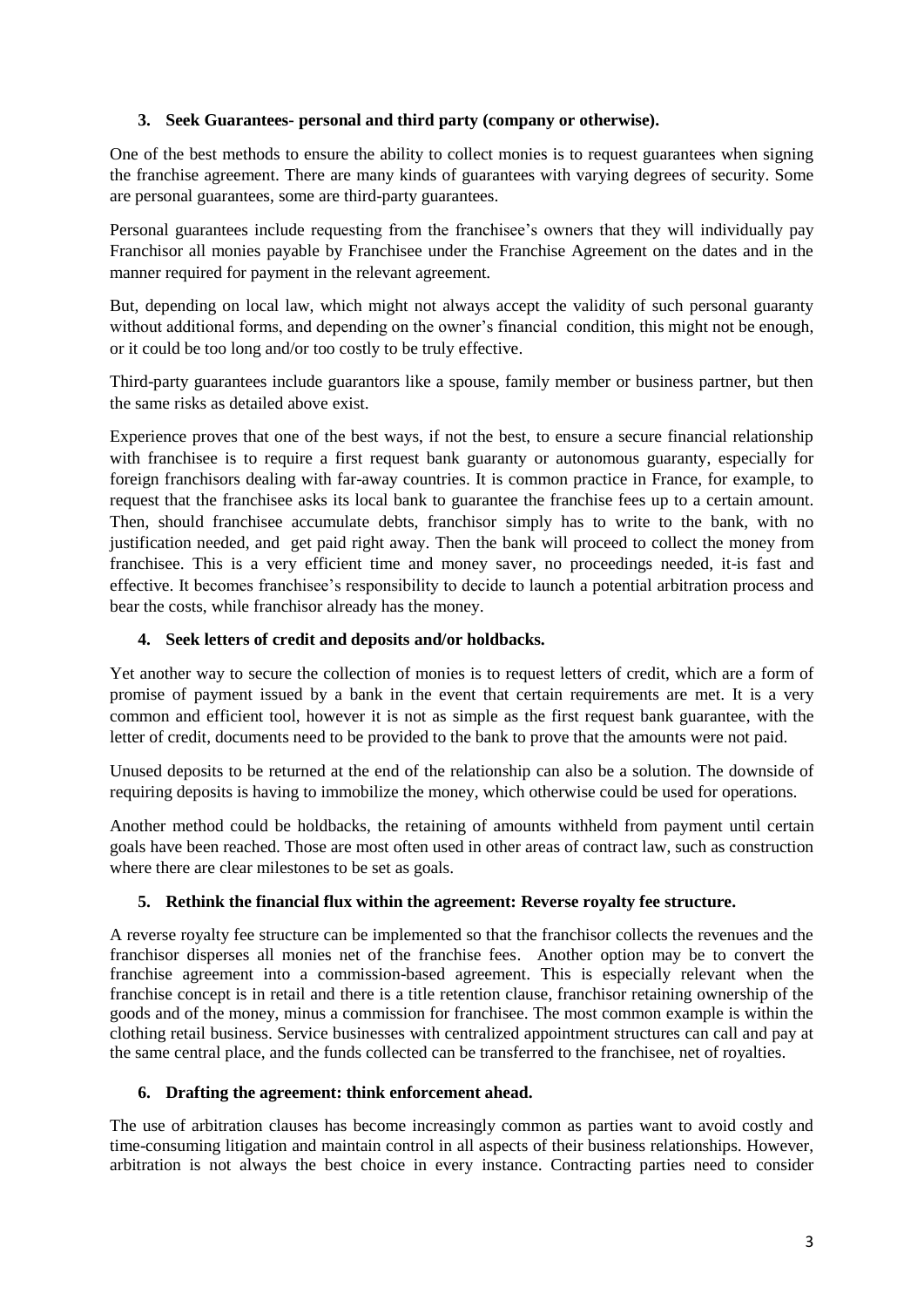carefully the advantages and disadvantages of using arbitration clauses, and of the choices to be made within them, in deciding whether and how it is relevant and efficient for their agreement.

Arbitration has advantages over the national courts when it comes to enforcement. The 1958 United Nations Convention on the Recognition and Enforcement of Foreign Arbitral Awards (the "New York Convention") puts international arbitral awards on a higher level than court judgments. An award governed by the Convention is generally more readily enforceable around the world than a court judgment. The Convention provides very limited grounds for challenge of an award. None are mandatory, so even if one of the grounds exists, it does not automatically result in the award being set aside.

By way of illustration, a judgment rendered by state or federal courts in the United States, for instance, is not automatically recognized by a foreign country under any uniform law. Instead, you must institute a lawsuit in the national courts to recognize the judgment, which is similar to trying the case on an expedited basis, all over again. But under the New York Convention, an arbitration award can be reduced to judgment in 159 countries on an expedited basis, with few defenses, most of which can be dealt with summarily.

Once the award is confirmed as a judgment, however, you must rely on the national court system to enforce the local judgment.

## **a. The choice of place of arbitration.**

One of the issues when drafting an arbitration clause in a franchise agreement is the consequences on the enforcement of the arbitral award. Indeed, Franchisor must choose a place of arbitration in a country that is a party to a treaty on the recognition and enforcement of arbitral awards (e.g. the New York Convention). Otherwise, "free circulation" of international awards which is one of the main advantages of international arbitration, will be drastically mitigated. For instance, if the award was to be issued in a country that is not a party to the New York Convention, its enforcement abroad would be nearly impossible.

While thinking about the choice between a litigation or an arbitration clause, since franchisor's objectives may change depending on the nature of the dispute, it might want to consider stipulating different dispute resolution procedures for different kinds of disputes. Another suggestion from experience is to stipulate an additional clause stating Franchisor's right to choose the Courts instead of arbitration, shall Franchisor deem it wise.

#### **b. The choice of arbitration center.**

There are now more and more arbitration centers created that can allow to avoid some of the disadvantages of the usual big arbitrations centers, which are quite often very expensive and not that fast. Especially, arbitration is growing in the field of franchising and distribution. We hereby present a few new arbitration clause examples:

## **i. A European Example: The IDArb Expedited Arbitration Clause**

IDArb has been created in 2016 with the aim of facilitating arbitration for disputes in the field of international distribution. This project has been developed by the International Distribution Institute in collaboration with the Chamber of Commerce, Industry and Services of Geneva and the Swiss Chambers' Arbitration Institution (SCAI). It first offers a list of specialized arbitrators from several European countries having a specific experience in one or more fields of distribution law. And, it secondly offers a unique Expedited arbitration procedure: Tailoring an expedited and cost-effective arbitration procedure, managed by SCAI under the Swiss Rules of International Arbitration ("Swiss Rules"), specially adapted for small disputes in the field of distribution, for which at present the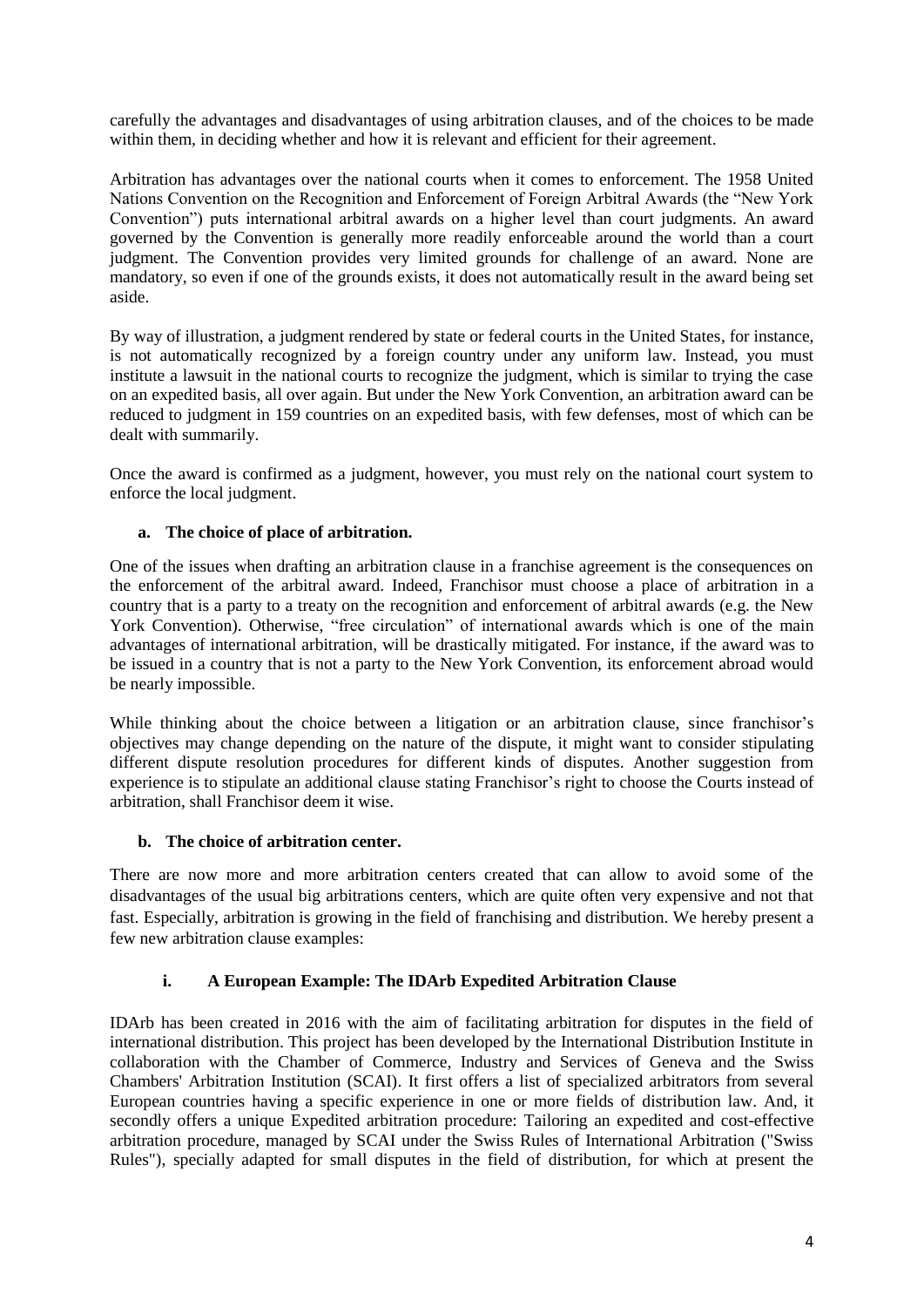recourse to international arbitration is considered to be inappropriate, i.e. for disputes not exceeding CHF 1,000,000 (about \$1,038,000).

*"Any dispute, controversy, or claim arising out of, or in relation to, this contract, including the validity, invalidity, breach, or termination thereof, as well as pre-contractual and extra-contractual related issues, shall be resolved by a sole arbitrator, in accordance with the Expedited Procedure under Article 42 of the Swiss Rules of International Arbitration of the Swiss Chambers' Arbitration Institution in force on the date on which the Notice of Arbitration is submitted in accordance with these Rules. The award shall be made within six months from the date on which the SCAI Secretariat transmitted the file to the sole arbitrator pursuant to Art. 42(1)(d) of the Rules. The seat of the arbitration shall be Geneva. Hearings may be held in any location worldwide. The language of the arbitration shall be […]. In order to make the procedure as expedited as possible, the Parties agree to follow the IDArb recommendations for expedited arbitration published at: [IDARb](https://www.idiproject.com/content/recommendations-idarb-expedited-arbitration)  [Recommendations.](https://www.idiproject.com/content/recommendations-idarb-expedited-arbitration) If the amount in dispute determined according to Article 42(2) of the Rules exceeds CHF 1.000.000, the ordinary procedure under the Swiss Rules will apply, unless the parties agree to have recourse to the expedited procedure."*

This can be a great solution for franchisors expanding in Europe and wanting a faster, specialized Arbitration Center. Thus, it is possible for the parties to appoint an arbitrator that is a specialist in franchise disputes and is more likely to provide them with a better solution than the state courts. Indeed, having an arbitrator specialized in Franchising from a published, select list of franchise and distribution professionals can really help getting awards that make sense and are more easily enforceable.

# **ii. A French Legal Tech example: eJUST© platform clause**

Did you know, this platform created in 2016 allows a full cost-killing online arbitration process, benefitting from a fast method of dispute resolution with total control over costs and confidentiality, and a legally binding award in 159 countries, reached by a specialized and independent arbitrator. eJust created an intuitive and entirely secure platform (ISO 27001 certified) making the arbitration procedure economically accessible throughout the corporate world, allowing a resolution of disputes in complete privacy. The arbitrators commissioned to solve the disputes are independent specialists thoroughly selected and certified, they can reach a legally binding verdict within a deadline that is ten times faster than a traditional procedure (as little as a month), and with minimal costs thanks to the eJust technology (as low as  $\epsilon$ 350). The pros and cons of online arbitration will be discussed in another article. But needless to say in many cases, Franchisors may dislike the easiness and user-friendliness of such platform because it counteracts one of the goals of the arbitration clause: dissuasion of franchisee, especially foreign franchisee.

Here is the template eJUST arbitration clause:

*"In the event of a dispute arising out of or in connection with the present agreement, the claimant may choose either arbitration according to the eJust Rules of Arbitration or the competent state court. This choice is final."*

Then you simply add contact details for all parties, including their email addresses and phone numbers.

## **iii. An African example: the OHADA Arbitration Center option.**

The Organization for the Harmonization of Business Law in Africa (OHADA) regroups seventeen (mostly West) African Countries and has a Common Court of Justice and Arbitration which is also an arbitration institution since 2012. They are redoubling efforts to expand widely for business deals with African countries and has a specific Uniform Act for Arbitration. It has an institutional framework that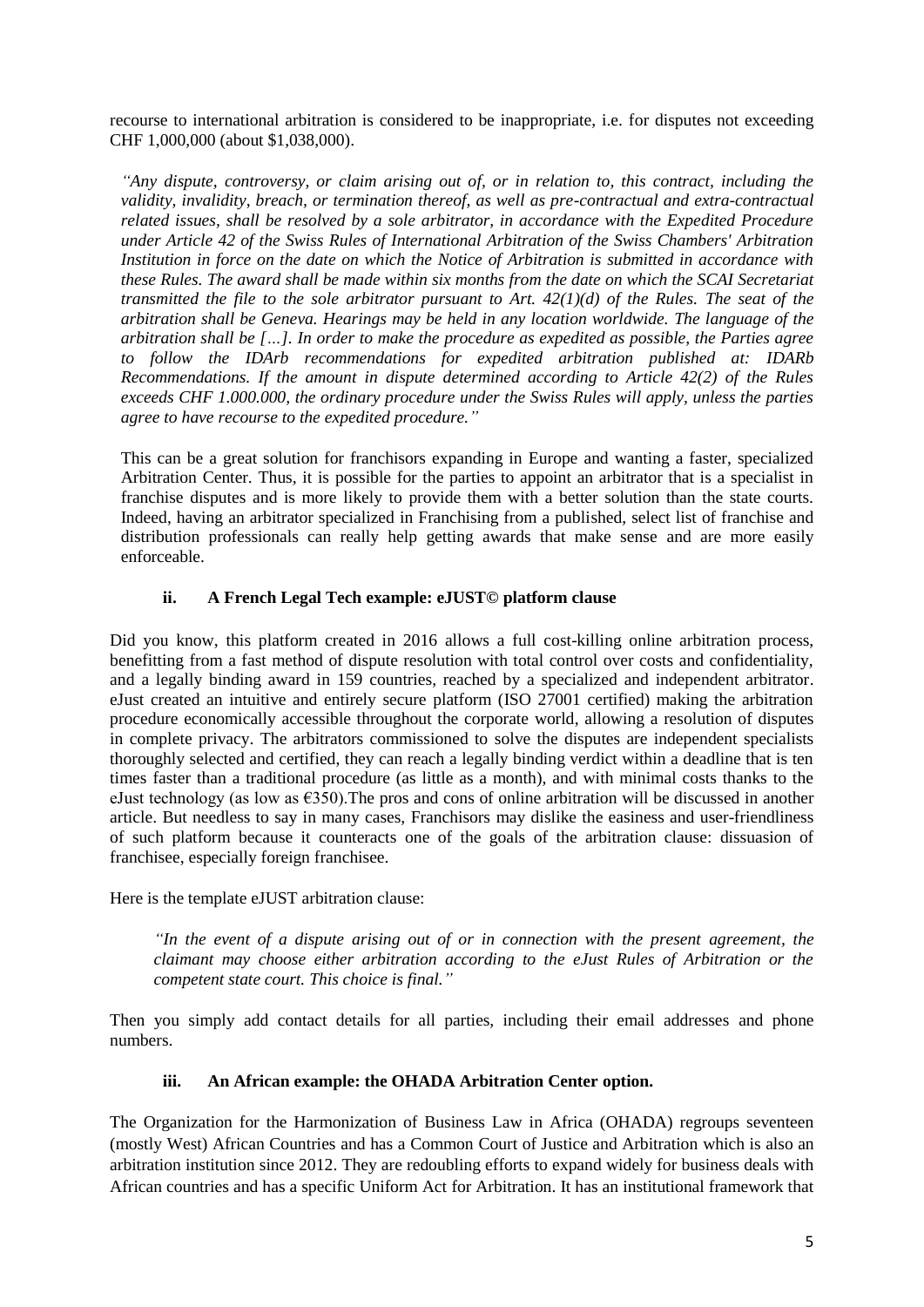enables it to effectively administer arbitration proceedings conducted under its auspices. Coincidentally, there is a growing market for franchising especially in West Africa, with the African Franchise Expo being organized by Afrique Franchise Solutions in November 2018 in Dakar, Senegal, seen by some as the future franchise hub in Africa.

# **B. After the arbitration is filed.**

## **1. Seeking advance security for costs and for the claims.**

Once the arbitration has commenced, a party may seek interim relief and protective measures to ensure the reimbursement of legal fees and costs in the proper case. The showing to succeed on such a request is high, but becoming more and more common, especially in the environment of project companies and litigation funders. Obtaining security for costs is one method of recovering costs of defense and proceeding.

Security for both costs and claims is interim relief sought when your opponent may not have enough money to pay an adverse costs order, or to satisfy an adverse award. Because such interim relief may have the consequence of preventing a party from proceeding with viable claims, such relief can only be obtained upon a strong demonstration that such relief is warranted. Proof of mere inability to ultimately pay the costs and damages is insufficient to warrant such interim relief.

An order for security for costs allows the applicant to secure an amount representing its costs of arbitration. These costs are typically their legal fees, perhaps investigatory fees, and expenses charged by the tribunal. The origin of this relief is based on English common law rule that the prevailing party in legal proceedings should recover all legal and administrative costs from the party that did not prevail. A party ordered to provide for security for costs must provide available funds, secured by an escrow fund, or cash equivalents like a letter of credit, to be available if an adverse outcome occurs. In contrast, the civil court systems in France, England and China, court fees are paid by the plaintiff/moving party in the first instance and then apportioned by the court after decision.

A higher showing is necessary for a tribunal to order security for a claim as an interim measure. Such an order requires that adverse party to secure the amount being claimed against it before an adverse award is issued. The applicant has a greater burden to prove its need for security for a claim, because such relief could prevent the adverse party from having sufficient funds to robustly argue its dispute.

## **a. The authority of the tribunal to grant an advance for security of costs and claims.**

Not all tribunals have an express grant of authority to grant a cost or claim advance. Being derived from the English common law tradition, the London Court of International Arbitration (**LCIA**) Rules provide express authority to award security to costs and claims, as do the Singapore International Arbitration Centre (**SIAC**) Rules.

More commonly, the authority of the tribunal to order an advance for security is implicit in the power of the tribunal to grant interim measures. The International Chamber of Commerce (**ICC**) Rules and the United Nations Commission on International Trade Law (**UNCITRAL**) Arbitration Rules do not make specific reference to these forms of relief in Article 28 (ICC Rules) and Article 26 (UNCITRAL Arbitration Rules), nevertheless, tribunals in these arbitration forums do grant such relief. Parties have obtained similar provisional measures in state investment-treaty arbitrations before the International Centre for Settlement of Investment Disputes (**ICSID**).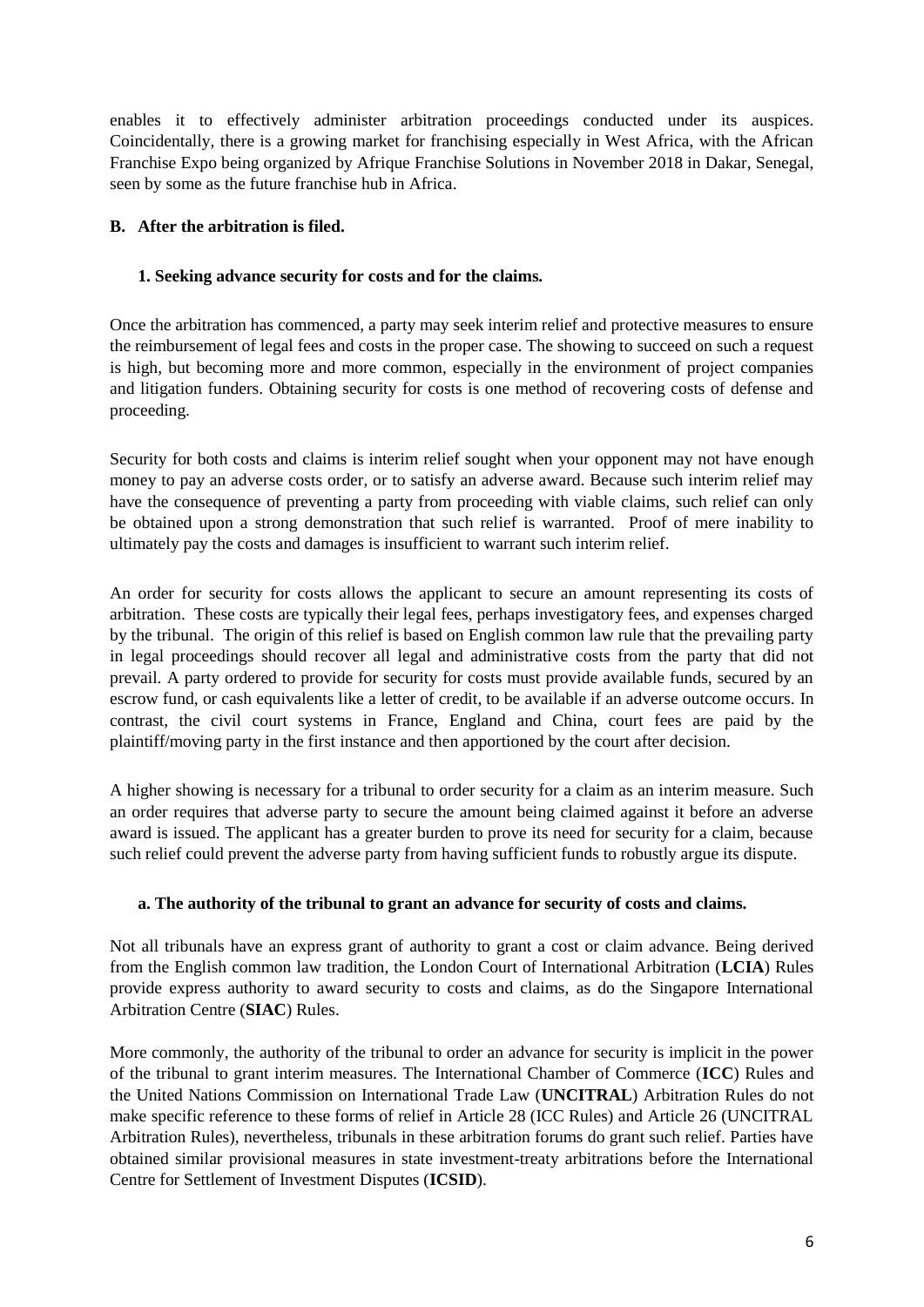Applications for security are increasingly successful because the practitioners are bringing the claims in the right cases.

## **b. Considerations in an application for security for costs or claims.**

The Chartered Institute of Arbitrators in 2015 suggested these considerations:

- the probability of success of the claims and defenses:
- the adverse party's ability to satisfy a future adverse cost award and the availability of its assets;
- whether a change in the financial circumstances since the parties agreed to arbitrate has occurred;
- and whether it is fair in the circumstances to make the order.

#### **c. Applicant's case for security**

## **i. Proving the opposing party's inability or unwillingness to pay.**

The applicant must demonstrate that the other party does not have the financial strength to satisfy an order for costs or the award itself. The burden is to prove a high risk that the adverse party will not satisfy any final award of the claim or costs. The evidence needed to satisfy this burden may not be publicly available. The applicant should gather evidence of delayed or missed payments, and supplement this evidence with financial records or public announcement of the party's financial condition. The applicant can request the financial statements be voluntarily produced from the adverse party to avoid the bringing of such an application, and if the statements are not voluntarily produced, then the failure to produce the statements can support the application and a request for the statements to be produced.

When seeking security for a claim, the applicant really needs to prove that the adverse party is actively seeking to move or dissipate its assets to avoid paying a future award against it. As these actions are typically conducted by stealth, investigators and insolvency analysts should be employed to investigate, document, analyze and label such transactions.

## **ii. Changed circumstances of the opposing party.**

Mere inability to pay is the threshold issue. The inquiry then becomes whether the applicant has unfairly caused the inability to pay beyond the good faith enforcement of the commercial terms of the contract. So good faith performance becomes an issue, as does whether the application is being sought merely to quash the financial ability of the adverse party to proceed with their claim.

The tribunal will look at the changes in financial condition of the adverse party from the time the arbitration agreement commenced to the commencement of the arbitration. If the inability to pay was foreseeable based on the adverse party's initial starting position, then the applicant may have accepted the risk. This change of position claim requires assessment of the financial strength of the counterparty at the time of contracting; accordingly, review of the counterparty's financial strength is advisable in order to preserve this argument.

## **iii. Consideration of the merits.**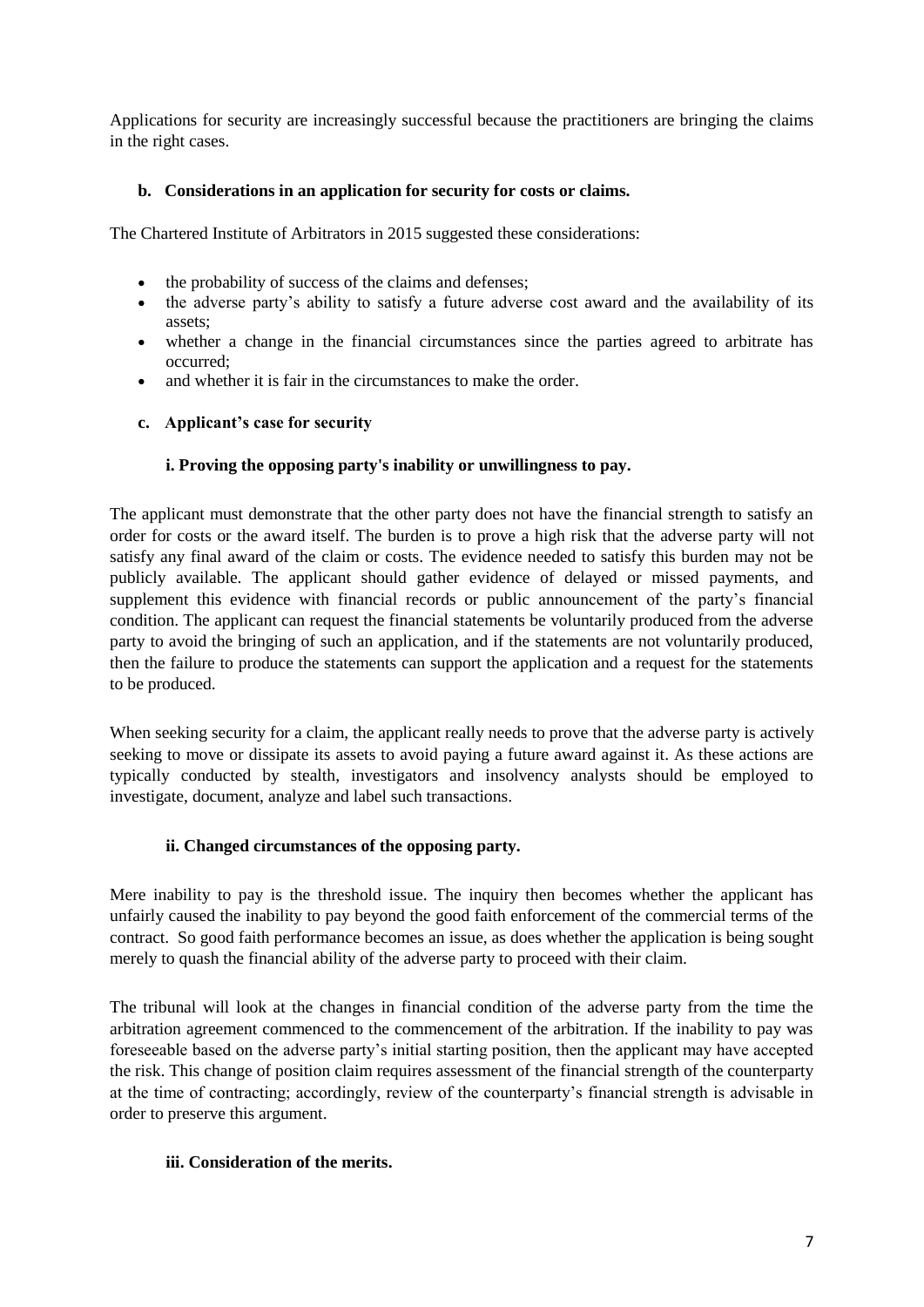Interim relief may be granted without consideration of the merits, however, a strong case on the merits may be the winning argument on the application. Interim relief is often decided by an interim arbitrator to preserve the status quo ante. Insufficient time may exist to review the merits, and the arbitrator may not wish to prejudge the case. On the other hand, a strong merits case will add to the argument for interim relief. Even if interim relief is not granted, it does not hurt to ask for the asset freeze as part of the final award if a showing can be made that assets will be hidden.

#### **iv. Arguing the "moral hazard" of third party funding.**

Third party funding finances an arbitration case in return for a portion of the proceeds awarded in the financed party's favor. The funder may expect to receive a percentage of the damages awarded or a multiple of the cost of arbitrating. Third party funding is becoming more common in international arbitration.

One could argue that third party funders improve access to justice. Critics say the practice introduces ethical challenges. Third party has the capacity to fund questionable claims, introduces conflicts of interest, promotes moral hazard without monetary consequences beyond investment, and may compromise a party's authority to resolve a dispute. In the meanwhile, tribunals have concerns between disclosure and confidentiality regarding third party funders.

Applicants for security have argued third party funding justifies security for costs on the basis that (i) the adverse party is likely to lack the funds to satisfy arbitration obligations and has sold the case to the third party funder and (ii) the third party funder has no obligation to satisfy any costs award and can exit the dispute without responsibility for an adverse outcome.

In the investment treaty case of *RSM v St Lucia*, the claimant was relying on third party funding to bring the claim against St Lucia. The majority of the tribunal found that the third-party funding, coupled with the claimant's historical failure to comply with costs orders and awards supported the conclusion that the claimant would not comply with a costs award against it. One arbitrator suggested that the existence of third party funding shifted the burden to the claimant to show why a costs order should not be issued but a dissent argued passionately against such burden shifting. The controversy still exists with no particular practice dominant.

Security for costs and claims is more familiar to those from common law jurisdictions with civil law practitioners becoming more comfortable with such process. This distinction in philosophy may explain the continuing controversy about litigation funding and security for costs and claims. It is also advisable to consider these distinctions in the selection of arbitrators.

## **3. Perform asset investigation to determine the ability to satisfy any award.**

The purpose of performing an asset investigation at this stage is to assess whether recovery is possible, and to track the movement of any assets. The adverse party can be requested voluntarily to produce its financial statements so that an application for security of costs and claims need not be brought. In the event that request is rejected, it may be possible if good cause is shown to have the tribunal require the statements be produced if there is some reason to believe that any award not be satisfied. It is possible that the contract between the parties requires current financial statements to be produced.

In the event the financial statements are not forthcoming, companies specializing in international asset searches and investigations may be utilized. Companies like Kroll and Smith Brandon specialize in overseas asset searches and investigations and are experienced in examining complex corporate structures and off shore investments designed to mask the ownership of assets. These companies have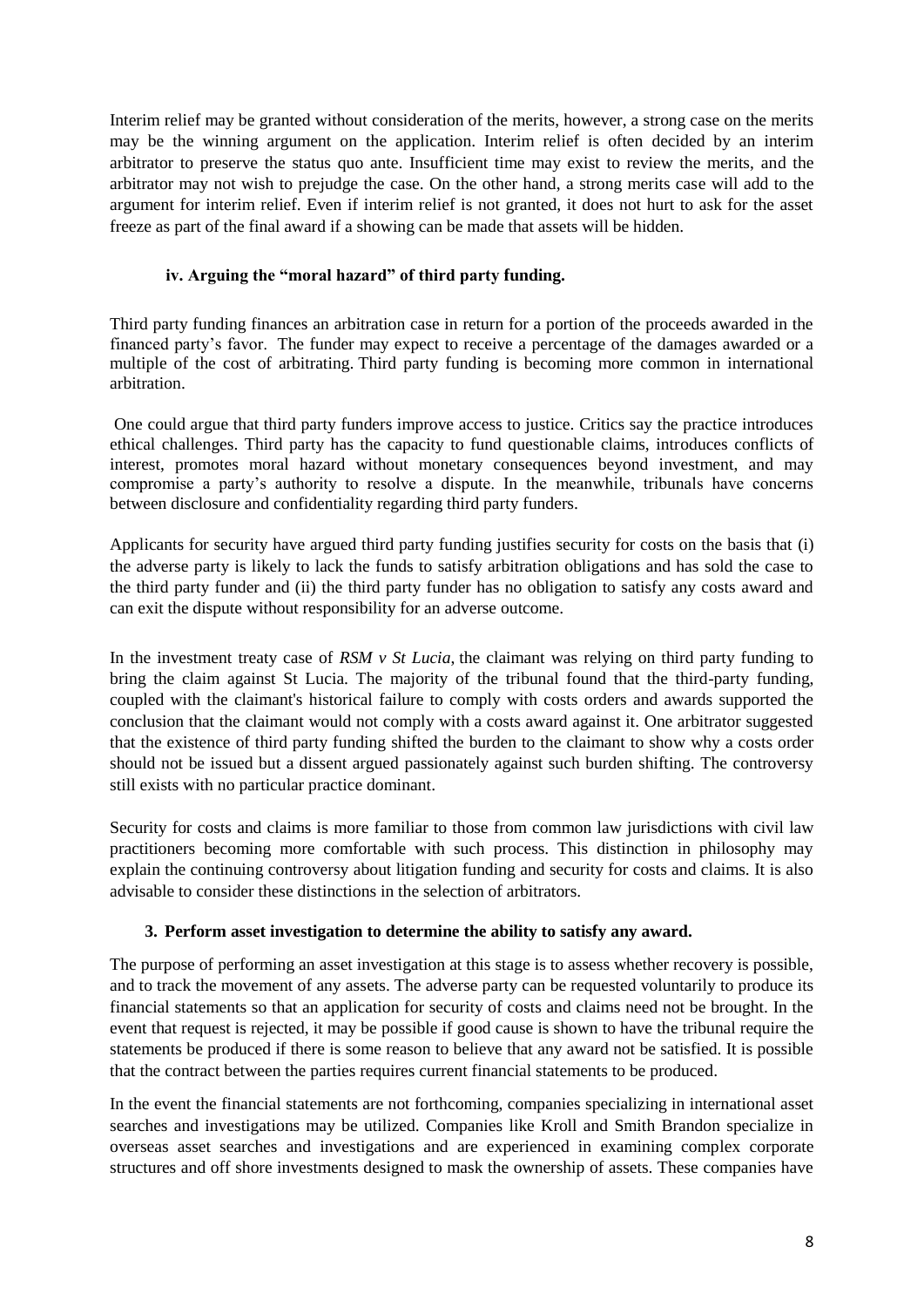ancillary services which can help assess the cost/benefit analysis of collection. You will need companies which have multi-jurisdictional reach, experience with offshore capital flight havens, creditor-unfriendly jurisdictions, complex investment group structures and alter-ego companies. Debtors are crafty and you need someone who can locate value such as art work on loan to museums, and goods on shipment which are substitute cash equivalents.

# **C. Getting paid after the award is rendered.**

## **1. Making a demand for payment.**

An arbitration award is not self- executing. After a costly arbitration battle, sometimes upon demand, the losing party will pay the award as rendered in order to avoid additional interest, counsel fees or further acrimony. Making a demand for payment is not a prerequisite for enforcement of the award.

# **2. Enforcement of the award.**

Many international arbitrations seated in the United States occur before International Chamber of Commerce: International Court of Arbitration (ICC), JAMS International, and the International Centre for Dispute Resolution (ICDR). These organizations have similar rules regarding the form of award and the finality of the award. The rules provide that the awards are final and binding. The rules do not provide mechanisms for enforcement of awards. This is true of virtually all forum for international arbitration.

Enforcement is accomplished through the national courts. Most arbitral awards are governed by two international treaties, the Convention on the Recognition and Enforcement of Foreign Arbitral Awards (New York Convention), and the Inter-American Convention on International Commercial Arbitration (Panama Convention). The New York Convention is adopted by 159 countries and the Panama Convention is adopted by 18 Latin American countries.

## **(i) Enforcement in the US.**

In the US, a party to a commercial arbitration issued by a foreign arbitrable tribunal may confirm an award in federal court, 9 U.S.C. section 207. The Federal Arbitration Act streamlines enforcement of arbitral awards from signatories from the New York Convention and the Panama Convention. 9 U.S.C. section 201-208, 301-307. These procedures apply where at least one party is not a citizen of the US, otherwise you may use the Federal Arbitration Act (FAA). The FAA will also apply to cases where none of these Conventions apply, or when the Convention on the Settlement of Investment Disputes Between States in Nationals of Other States (the ICSID Convention) applies in treaty cases.

Any party to the arbitration may file an application to confirm an award within three years. 9 U.S.C. section 207. A court must confirm an award unless it finds one of the grounds for refusal contained in the Convention. 9 U.S.C. section 207. The grounds for refusal include public policy prohibitions, incapacity of the parties, invalidity of the agreement, due process or procedural deficiency, awards beyond the scope of power of the arbitrators, or corruption of an arbitrator.

Once an award enters judgment confirming an award, the judgment may be enforced as any other judgment rendered in a civil case. 9 U.S.C. sections 13 and 208. The Federal Rules of Civil Procedure provide that federal courts have all the weapons of state courts in enforcement:

## Rule 64. Seizing a Person or Property

(a) REMEDIES UNDER STATE LAW—IN GENERAL. At the commencement of and throughout an action, every remedy is available that, under the law of the state where the court is located, provides for seizing a person or property to secure satisfaction of the potential judgment. But a federal statute governs to the extent it applies.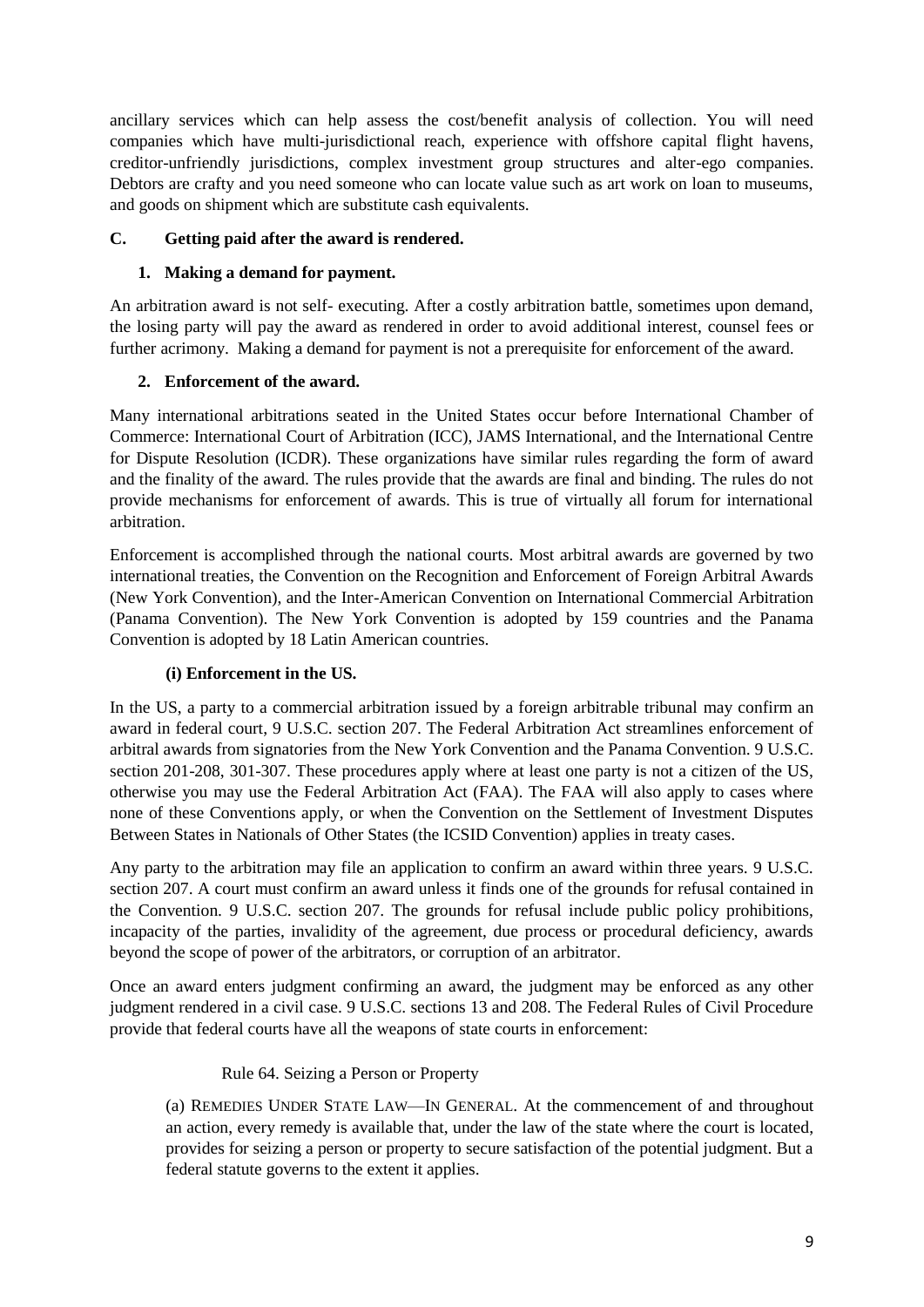(b) SPECIFIC KINDS OF REMEDIES. The remedies available under this rule include the following—however designated and regardless of whether state procedure requires an independent action:

- arrest;
- attachment;
- garnishment;
- replevin;
- sequestration; and
- other corresponding or equivalent remedies.

Interesting to note that several states allow the arrest of a debtor which fails to comply with the judgment collection procedure under a writ of capias ad satisfaciendum. This sanction is rarely granted by courts as it seems like imprisonment of a debtor, but it is used to compel payment where it is possible. More often, the seizure of the debtor's property under state law, in the hands of the debtor or a third party, is the most common method of collecting judgments.

Federal Court judgment collection similarly is modeled after state law:

Rule 69. Execution

(a) IN GENERAL.

(1) *Money Judgment; Applicable Procedure.* A money judgment is enforced by a writ of execution, unless the court directs otherwise. The procedure on execution—and in proceedings supplementary to and in aid of judgment or execution—must accord with the procedure of the state where the court is located, but a federal statute governs to the extent it applies.

(2) *Obtaining Discovery.* In aid of the judgment or execution, the judgment creditor or a successor in interest whose interest appears of record may obtain discovery from any person—including the judgment debtor—as provided in these rules or by the procedure of the state where the court is located.

State law allows broad supplementary rights, which can be enforced by federal court as well:

PA Rule 3118. Supplementary relief in aid of execution.

(a) On petition of the plaintiff, after notice and hearing, the court in which a judgment has been entered may, before or after the issuance of a writ of execution, enter an order against any party or person;

 (1) enjoining the negotiation, transfer, assignment or other disposition of any security, document of title, pawn ticket, instrument, mortgage, or document representing any property interest of the defendant subject to execution;

 (2) enjoining the transfer, removal, conveyance, assignment or other disposition of property of the defendant subject to execution;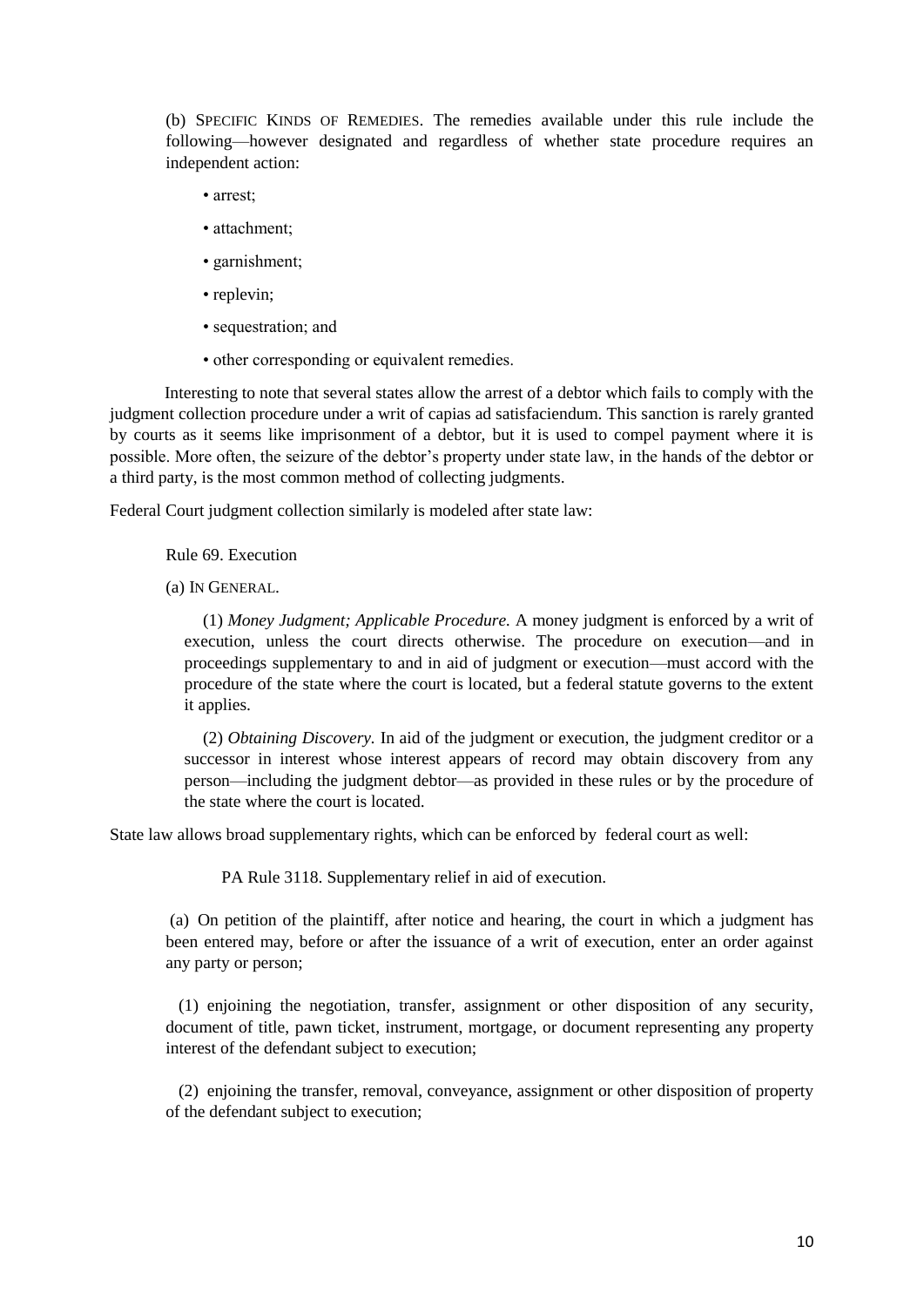(3) directing the defendant or any other party or person to take such action as the court may direct to preserve collateral security for property of the defendant levied upon or attached, or any security interest levied upon or attached;

(4) directing the disclosure to the sheriff of the whereabouts of property of the defendant;

 (5) directing that property of the defendant which has been removed from the county or concealed for the purpose of avoiding execution shall be delivered to the sheriff or made available for execution; and

(6) granting such other relief as may be deemed necessary and appropriate.

(b) The petition and notice of the hearing shall be served only within the Commonwealth in the manner prescribed by Rule 440 for the service of legal papers other than original process.

(c) Violation of the mandate or injunction of the court may be punished as a contempt.

Other countries have additional remedies which can be useful. In China, enforcement of civil courts can include restrictions on exiting China, publishing the obliged parties' obligation to perform, and where a party disobeys and order, fines or detention.

#### Conclusion

International arbitration has great advantages over litigation for cross-border disputes as the awards can be confirmed as a judgment and transferred readily to the location of assets. Like domestic judgments and enforcement, those holding awards are ultimately subject to collection once reduced to judgment under the national court regimes. Although the national court systems introduce local bias to the collection process, arbitration awards stand as strong as any national judgment and are no less weak than the enforcement of any obligation in that country.

Arbitration has the additional opportunity at various stages to learn about the asset profile of the debtor, to sequester or freeze assets, or avoid their dissipation, or discovery to later enhance the asset freeze or collection activity. By starting early at the beginning of the relationship, we can track the financial representations of the adverse party, compare it at intervals during the arbitration process, and seek interim relief or actual collection activity when the case allows.

**Craig R. Tractenberg**  Partner, Fox Rothschild LLP Phila office 215 444 7161 Nyc office 646 601 7639 [ctractenberg@foxrothschild.com](mailto:ctractenberg@foxrothschild.com)

## **Olivia GAST**

Managing Partner, Certified Arbitrator Who's Who Legal: Franchise and France GAST AVOCATS FRANCE Phone: +33 1 450 22 100 [oliviagast@gastavocats.com](mailto:oliviagast@gastavocats.com)